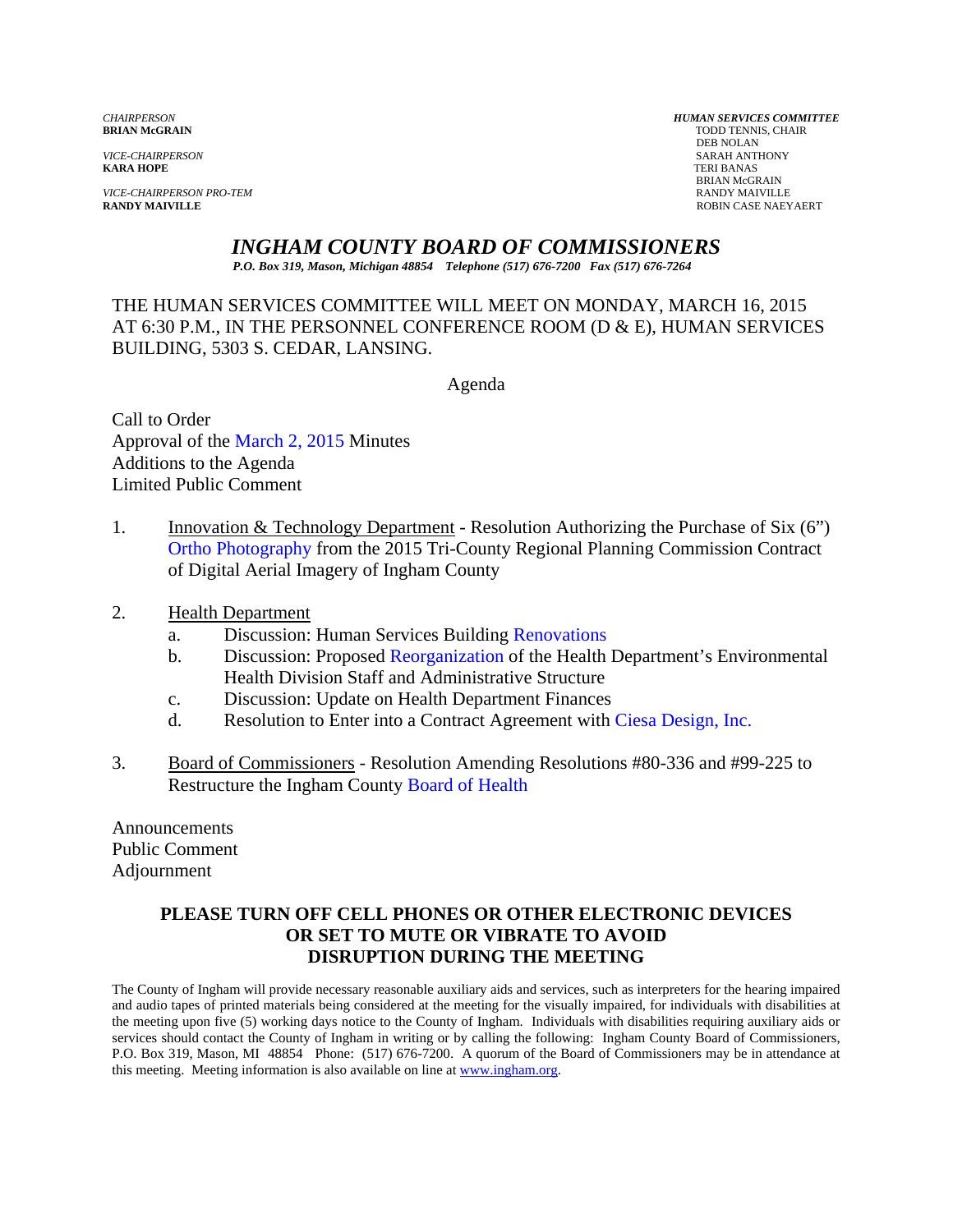## HUMAN SERVICES COMMITTEE March 2, 2015 Draft – Minutes

<span id="page-1-0"></span>

| <b>Members Present:</b> | Tennis, Nolan, Anthony, Banas, Maiville, and Naeyaert                                                                  |
|-------------------------|------------------------------------------------------------------------------------------------------------------------|
| <b>Members Absent:</b>  | <b>McGrain</b>                                                                                                         |
| <b>Others Present:</b>  | Jared Cypher, Linda Vail, Mark Stevens, Bambi Van Woert, Todd,<br>Heywood, Bryanna Brown, Katie Van Schoick and others |

The meeting was called to order by Chairperson Tennis at 6:31 p.m.in the Personnel Conference Room "D&E" of the Human Services Building, 5303 S. Cedar Street, Lansing, Michigan.

Approval of the February 23, 2015 Minutes

MOVED BY COMM. MAIVILLE SUPPORTED BY COMM. NOLAN, TO APPROVE THE MINUTES OF THE FEBRUARY 23, 2015 MEETING.

Commissioner Anthony amended the minutes to state that she was absent.

Commissioner Nolan amended the minutes to state:

"Discussion on the funding of the Building Authority **Ingham County Medical Care Facility** took place.

"Commissioner Nolan asked what the "dish money" **disproportionate share hospital (DSH)** money for IHP was."

Jared Cypher, Deputy Controller, amended the minutes as follows:

"Discussion on the funding **role** of the Building Authority took place.

"Commissioner Nolan asked Mr. Cypher to look into whether the committee was allowed to do what they did" from the minutes.

"Mr. Cypher stated that they were looking to provide outpatient benefits **add a mental health benefit for their Plan B enrollees**."

All amendments were considered friendly.

THE MOTION, AS AMENDED, CARRIED UNANIMOUSLY. Absent: Commissioner McGrain.

Additions to the Agenda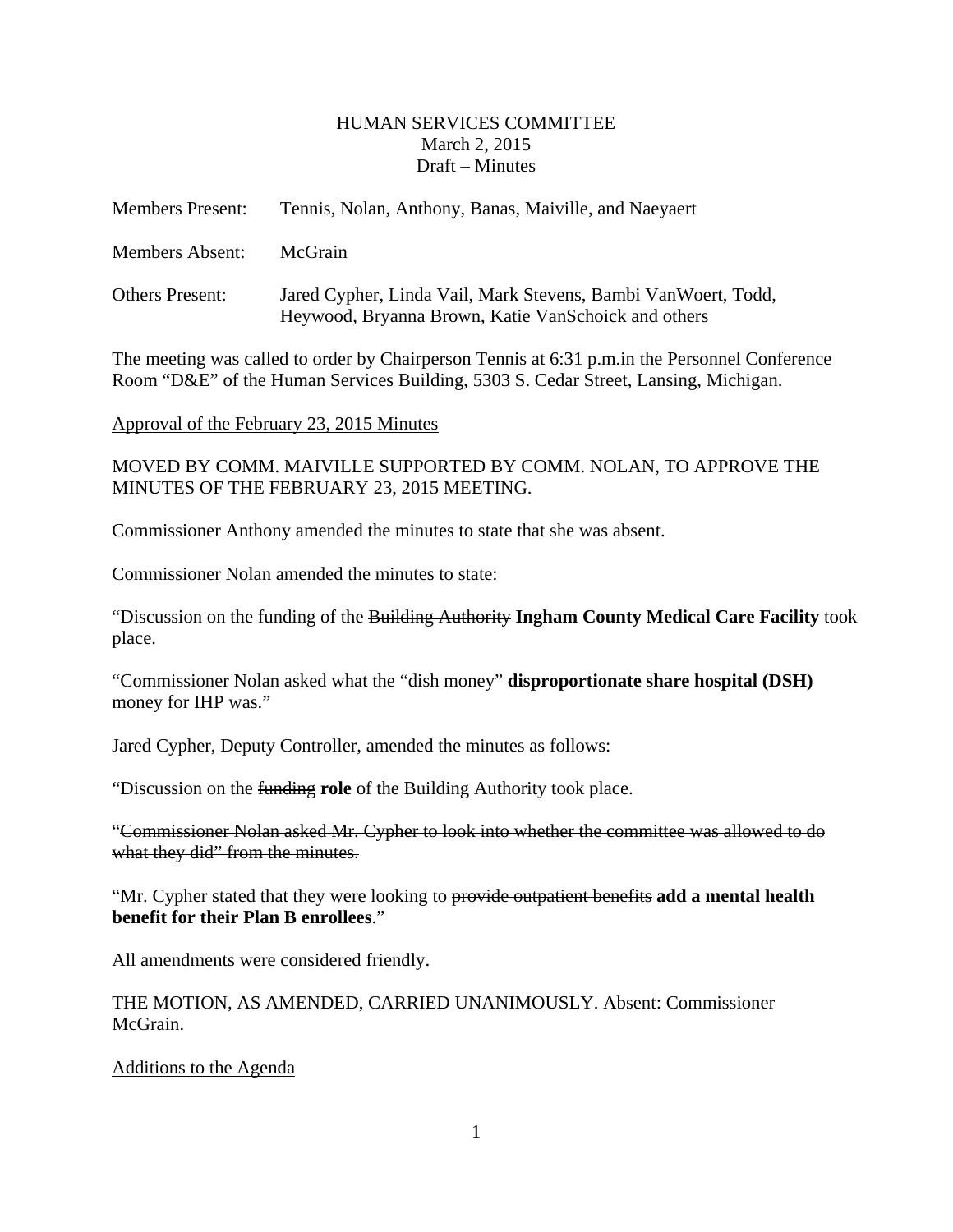Lates –

- 2. Health Department
	- c. Resolution to Amend Resolution #80-336 to Increase the Size of the Board of Health to add a Commissioner Liaison Position
- 4. Ingham County Medical Care Facility Resolution to Expand and Renovate Ingham County Medical Care Facility

# Limited Public Comment

None.

# MOVED BY COMM. MAIVILLE, SUPPORTED BY COMM. NAEYAERT, TO ADOPT A CONSENT AGENDA OF THE FOLLOWING ACTION ITEMS:

- 2. Health Department
	- a. Resolution to Authorize Amendment #1 to the 2014-2015 Comprehensive Agreement with the Michigan Department of Community Health
	- b. Resolution to Amend Resolution #14-451 to Subcontract with South Lansing Community Development Association

THE MOTION CARRIED UNANIMOUSLY. Absent: Commissioner McGrain.

THE MOTION TO APPROVE THE ITEMS ON THE CONSENT AGENDA CARRIED UNANIMOUSLY. Absent: Commissioner McGrain.

1. Community Health Center Board - Interviews

Chairperson Tennis asked whether all applicants were endorsed by the Community Health Center Board (CHCB).

Tom Curtis, CHCB Chairperson, stated that all interviewees were endorsed by the CHCB.

The Committee interviewed Bambi VanWoert, Todd Haywood, and Bryanna Brown for appointment to the CHCB.

Chairperson Tennis stated for the record that all CHCB meetings were open to the public. He further stated that all meeting minutes were open to the public as well.

Chairperson Tennis thanked all the interviewees for attending. He stated that the CHCB a board where the applicants must interview twice. Chairperson Tennis stated that a decision would be made at the next Board of Commissioners meeting.

## 2. Health Department

c. Resolution to Amend Resolution #80-336 to Increase the Size of the Board of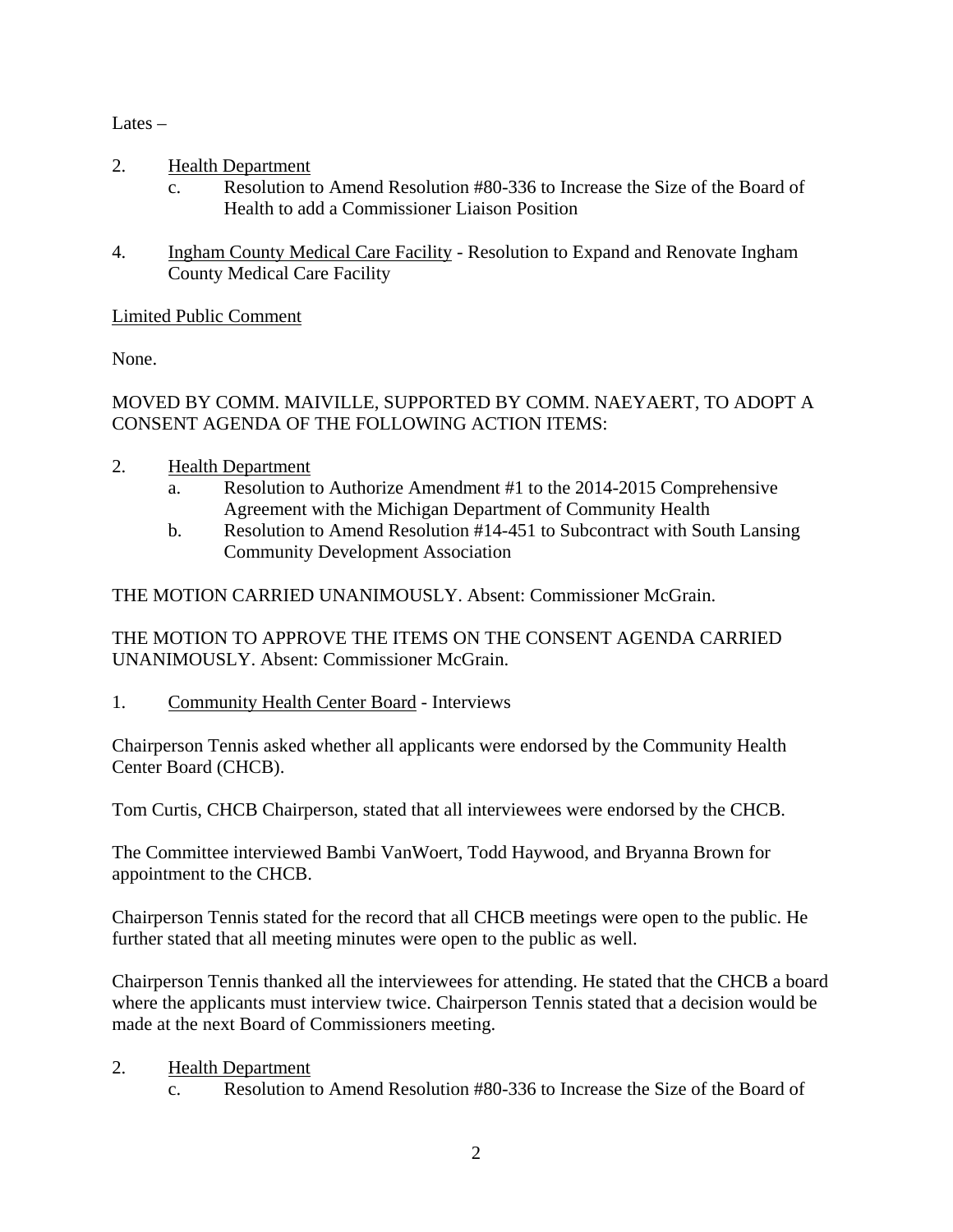### Health to Add a Commissioner Liaison Position

## MOVED BY COMM. ANTHONY, SUPPORTED BY COMM. MAIVILLE, TO APPROVE RESOLUTION TO AMEND RESOLUTION #80-336 TO INCREASE THE SIZE OF THE BOARD OF HEALTH TO ADD A COMMISSIONER LIAISON POSITION.

Chairperson Tennis stated that he had requested the resolution be drafted and considered by the Board of Commissioners. He further stated that the Board of Health was one of the few boards that did not have a commissioner liaison.

Commissioner Maiville noted that should the resolution be approved as written, the Board of Health would be comprised of no less than six health care consumers of the ten available positions. He asked what the current makeup of the Board of Health was.

Linda Vail, Health Officer, stated that the 50% health care consumer language was not necessary for the Board of Health. She further stated that it was up to the Board of Commissioners to create the parameters of membership on the Board of Health.

**Discussion** 

MOVED BY COMM. NOLAN, SUPPORTED BY COMM. NAEYAERT, TO AMEND THE RSEOLUTION AS FOLLOWS:

WHEREAS, Resolution #80-336 restructured the Ingham County Board of Health to be comprised of 10 members, of which no less than 50% shall be health care consumers; and

THE MOTION CARRIED UNANIMOUSLY. Absent: Commissioner McGrain.

THE MOTION TO APPROVE THE RESOLUTION, AS AMENDED, CARRIED UNANIMOUSLY. Absent: Commissioner McGrain.

3. Board Referral - Letter from State of Michigan Department of Community Health Thanking the Board of Commissioners for their Participation in the Michigan Local Public Health Accreditation Program

Chairperson Tennis stated that the letter would be placed on file.

4. Ingham County Medical Care Facility - Resolution to Expand and Renovate Ingham County Medical Care Facility

MOVED BY COMM. MAIVILLE, SUPPORTED BY COMM. BANAS, TO APPROVE THE RESOLUTION TO EXPAND AND RENOVATE INGHAM COUNTY MEDICAL CARE FACILITY.

Commissioner Nolan asked how the project was going to be financed.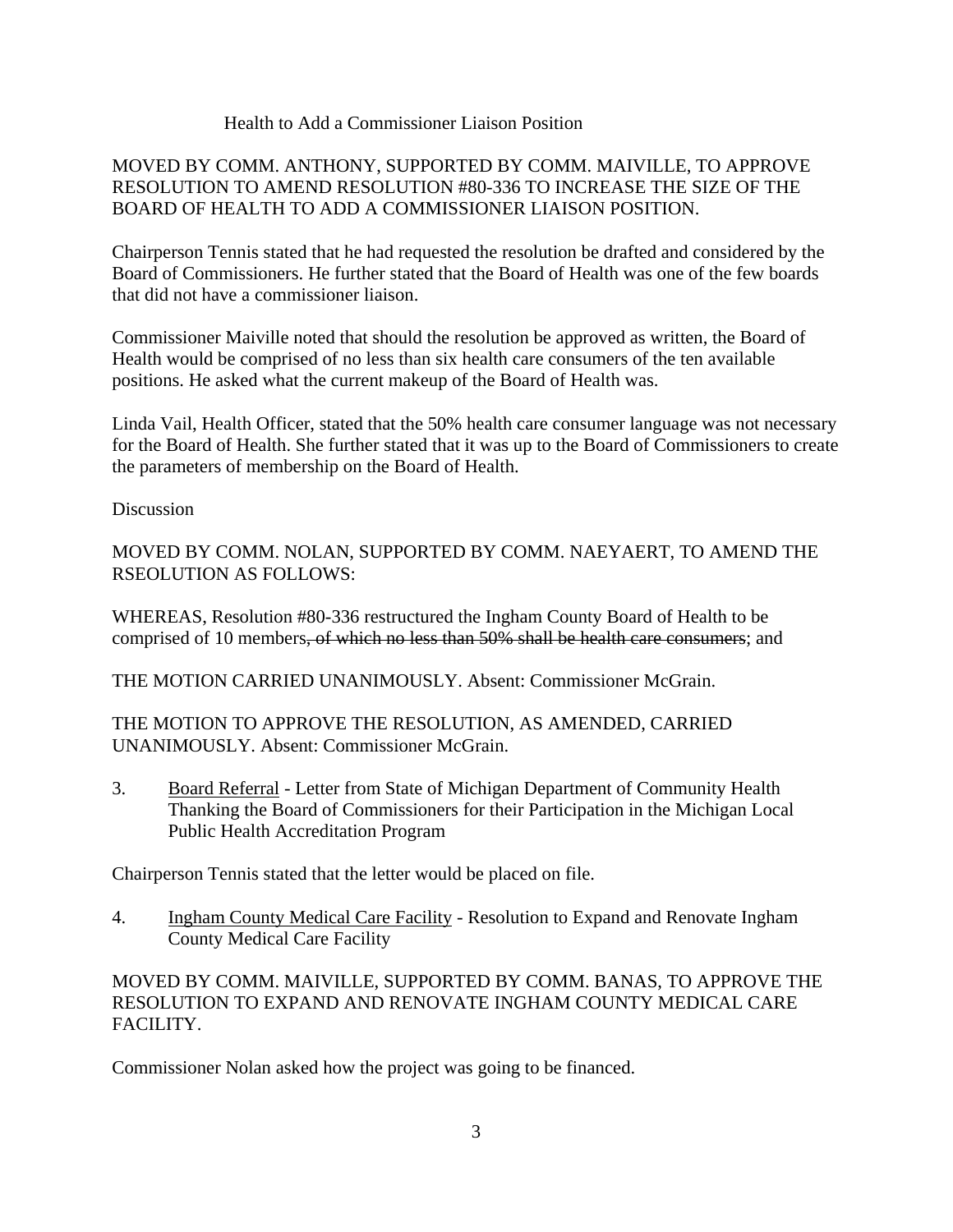Mr. Cypher stated that he did not believe Medical Care Facility had made a determination on a method of financing yet. He further stated that the resolution's reference to the Municipal Finance Act had been recommended by the County Attorney. Mr. Cypher stated that the Medical Care Facility would have to come back with another resolution in regards to a financing method.

Mark Stevens, Medical Care Facility Administrator, stated that they were investigating their financing options.

Discussion.

THE MOTION CARRIED UNANIMOUSLY. Absent: Commissioner McGrain.

Mr. Stevens thanked the Committee.

## Announcements

Chairperson Tennis stated that all three applicants who interviewed for the CHCB did very well. He further stated that there were seven vacancies on the CHCB.

Commissioner Nolan stated that perhaps the CHCB would do well to have a member who had expertise in health care-related financing. She invited Ms. Vail to identify people with skill sets that would benefit the CHCB.

Chairperson Tennis stated that there were many current CHCB members who were consumers, but also had backgrounds and skill sets that greatly benefited the CHCB.

Ms. Vail stated that there was great value in having members from the medical field sit on the CHCB. She further stated that she had reached out to the chief medical officers of both hospitals in regards to finding qualified individuals to join the CHCB.

Public Comment

None.

Adjournment

The meeting was adjourned at 7:04 p.m.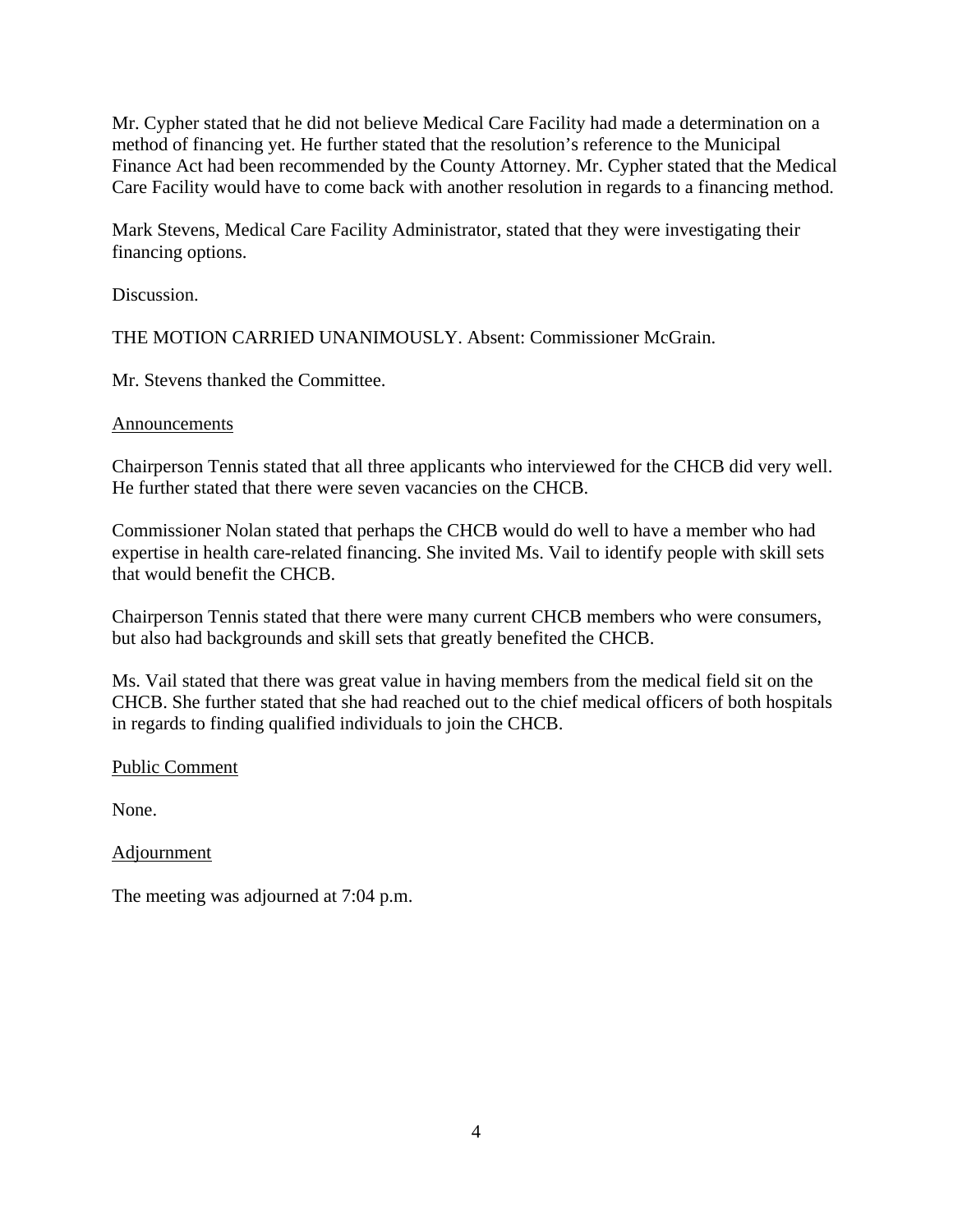# **MARCH 16, 2015 HUMAN SERVICES AGENDA STAFF REVIEW SUMMARY**

# **ACTION ITEMS:**

# **The Deputy Controller is recommending approval of the following resolutions**

*1. Innovation & Technology Department – Resolution Authorizing the Purchase of Six (6") Ortho Photography from the 2015 Tri-County Regional Planning Commission Contract of Digital Aerial Imagery of Ingham Counties* 

This resolution will authorize additional funding for an enhanced level of imagery through the 2015 Tri-County Digital Aerial Imagery Project for Ingham County. Ingham County agreed to participate in this project in 2014 through a \$15,000 budget to obtain photo imagery at the 12" ortho resolution. Four Ingham County departments (Ingham County 911, Drain Commission, Environmental Health and the Road Department) expressed a desire to obtain enhanced imagery at the 6" ortho resolution level for their business purposes. Each of these departments will pay \$8,067.72 each for the additional cost of the 6" ortho resolution. This supplemental appropriation of \$32,270.86 will bring the total cost to of the project including all discounts to \$47,270.86. (see attached communication for details)

## *2. Health Department*

 *d. Resolution to Enter into a Contract Agreement with Ciesa Design, Inc.*  This resolution authorizes an agreement not to exceed \$7,000 with Ciesa Design to develop a new logo for the Health Department. This is the Health Department's current logo:



*3. Board of Commissioners - Resolution Amending Resolutions #80-336 and #99-225 to Restructure the Ingham County Board of Health* 

This resolution removes the designation of health care consumers and health care providers from the membership of the Board of Health.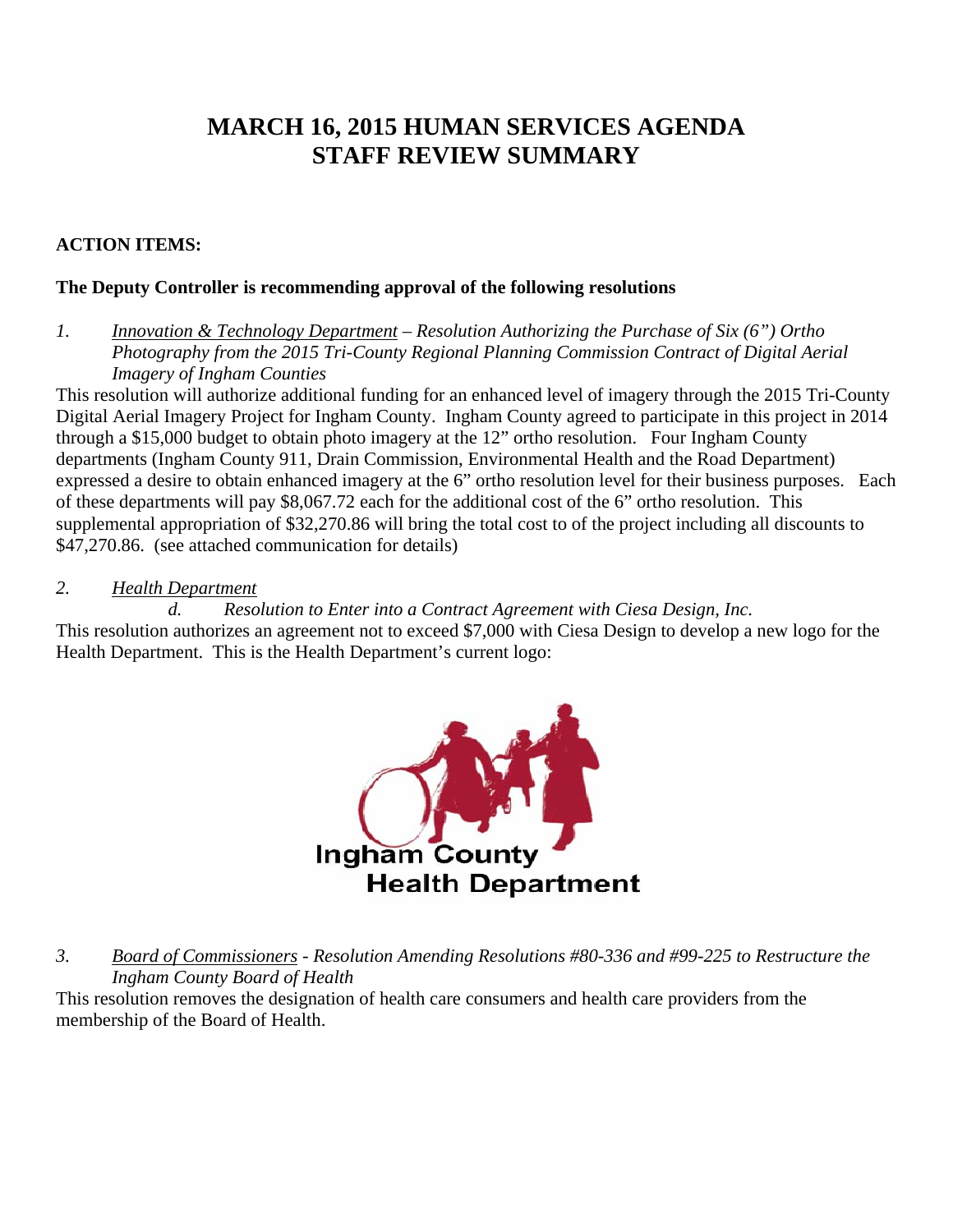## **OTHER ITEMS:**

## *2. Health Department*

# *a. Discussion: Human Services Building Renovations*

This discussion is necessary to update the Human Services Committee on the estimated costs of renovations prior to transitioning to Phase II of the project. See the attached memo for a more detailed explanation and funding options.

## *b. Discussion: Proposed Reorganization of the Health Department's Environmental Health Division Staff and Administrative Structure*

This is a discussion regarding a proposal to realign and restructure services within the Health Department's Environmental Health Division (EH). It is necessary as a part of the County's policy on departmental reorganization.

## *c. Discussion: update on Health Department Finances*

This is a follow-up from an initial discussion at the August 2014 Human Services Committee meeting. The purpose is to update the committee on the status of steps taken since then to address various issues.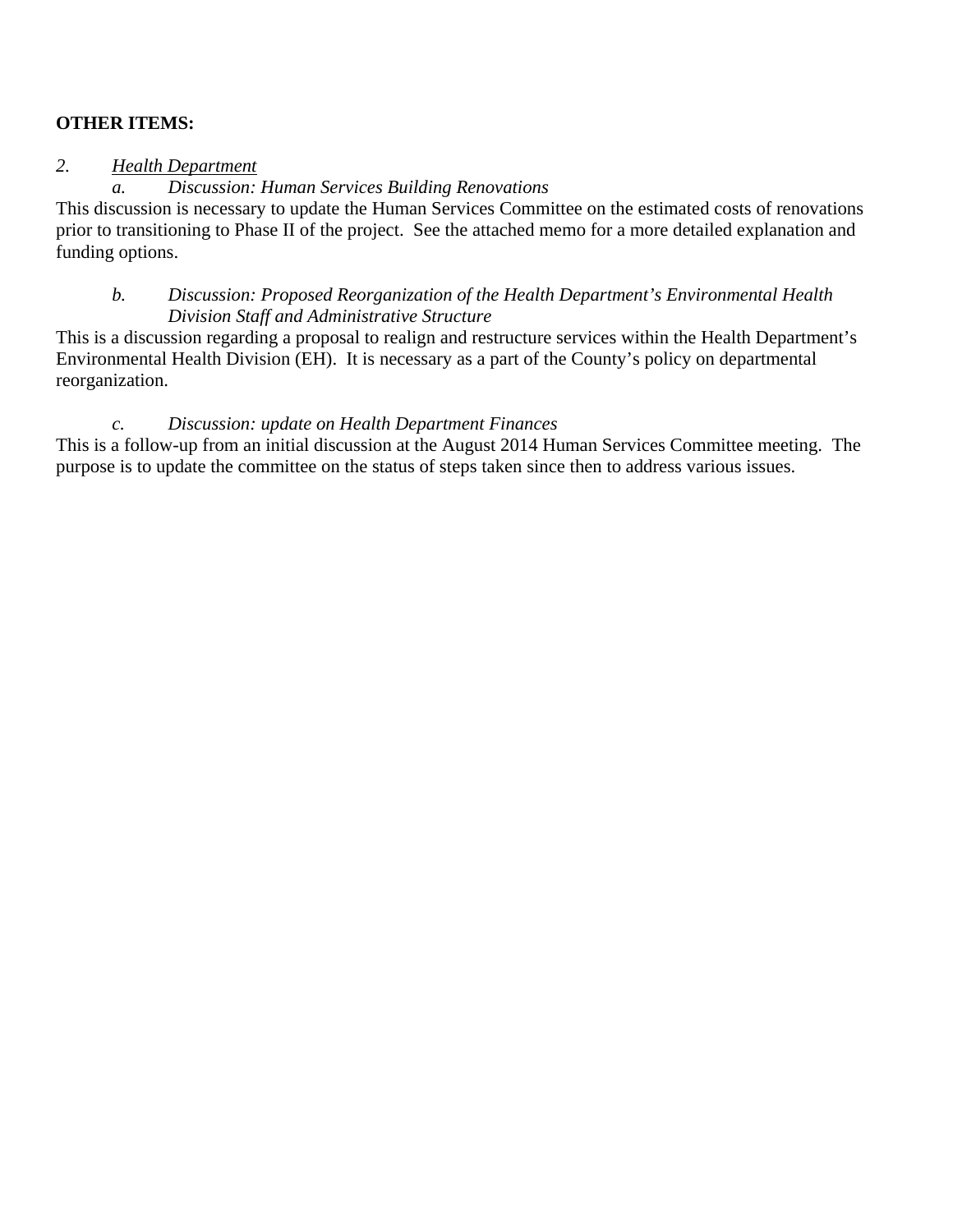## **Agenda Item 1**

# <span id="page-7-0"></span>*Ingham County Innovation and Technology Department* **Michael E. Ashton, Chief Information Officer - Email: mashton@ingham.org**

To: Board of Commissioners

From: Michael E. Ashton, CIO

Date: February 17, 2015

Re: Ingham County

Dear Commissioners,

This resolution authorizes the funds necessary to purchase the 6 inch ortho photography for the 2015 Tri-County Digital Aerial Imagery Project for Ingham County.

The State of Michigan has partnered with Sandborn Map Company to fly the Tri-County area of Ingham, Eaton and Clinton counties. This flight will occur in the spring time, March-April 2015 during the "leaf off" period dependent on the weather. The photo imagery will be delivered in October 2015. Once the data is processed, either the State or Tri-County Regional Planning Commission (TCRPC) will deliver the product to Ingham County. Sanborn will provide either DVD's or portable hard drives.

Ingham County, in partnership with TCRPC, is receiving a 17.7% contiguity discount on the 12" base product with an additional savings of \$4.90 per sq. mile, from the National Geospatial-Intelligence Agency (NGA). Ingham County is also receiving a \$5.21 per sq. mile discount for the 6" ortho resolution.

Resolution #14-483 authorized the Board of Commissioners to use \$15,000 from contingency funds for the participation of the 12" ortho resolution. The additional cost of \$32,270.86 will be divided among the four departments wanting the 6" ortho resolution. Each department will pay \$8,067.72 for the additional cost of the 6" ortho resolution. This enhanced imagery will bring the total cost to \$ 47,270.86.

The funds will be coming from the four departments; 911, Drain Commissioner's Office, Environmental Health, and Roads, who have requested the 6" ortho photography instead of the 12" ortho photography from the approved previous Resolution #14-483.

Users of the imagery include, but are not limited to, 911 Emergency Operations, Drain Commissioner's Office, Environmental Health, and the Department of Roads and Transportation.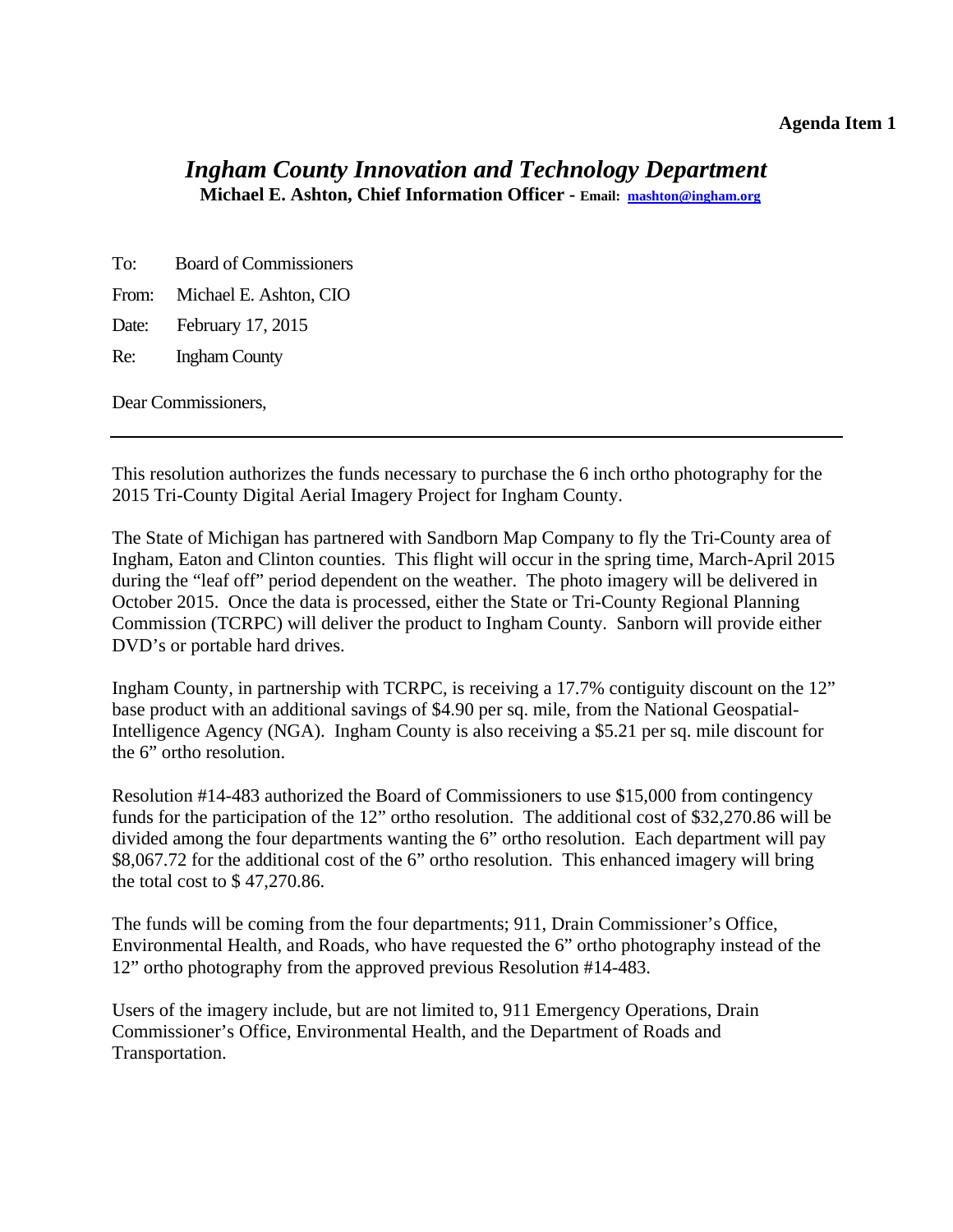Introduced by the Law & Courts, Human Services, County Services and Finance Committees of the:

# INGHAM COUNTY BOARD OF COMMISSIONERS

## **RESOLUTION AUTHORIZING THE PURCHASE OF 6 INCH ORTHO PHOTOGRAPHY FROM THE 2015 TRI-COUNTY REGIONAL PLANNING COMMISSION CONTRACT OF DIGITAL AERIAL IMAGERY OF INGHAM COUNTY**

WHEREAS, the State of Michigan is coordinating a regional flight of Ingham, Eaton, and Clinton Counties with Tri-County Regional Planning Commission order to produce aerial imagery; and

WHEREAS, Resolution #14-483 authorized participation in this regional project for Ingham County and payment for 12 inch pixel, true color, leaf off digital orthoimagery; and

WHEREAS, the Ingham County 911, Drain Commission, Environmental Health, and Road Department have requested to upgrade to 6 inch ortho photography; and

WHEREAS, the additional \$32,270.86 cost will be divided among the four departments requesting the 6 inch ortho resolution; and

WHEREAS, each department will pay \$8,067.72 for the additional cost of the 6 inch ortho resolution.

THEREFORE BE IT RESOLVED, that the Ingham County Board of Commissioners authorizes participation in the 2015 Tri-County Regional Planning Commission digital aerial imagery project with the requested upgrade from 12 inch otho photography to 6 inch ortho photography requested by Environmental Health, the Drain Commission, the Road Department, and Ingham County 911.

BE IT FURTHER RESOLVED, each department listed below will pay for this upgrade in the amount of \$8,067.72 and funds for this project will come from the department's operating budgets as follows:

Environmental Health - 22160200-818000-03043 Drain Commission - 639-27500-802000 Road Department – 201-44700-700001 Ingham County 911 - 26132500-818000 (911 funding will be transferred from their fund balance)

BE IT FURTHER RESOLVED, that the Chairperson of the Ingham County Board of Commissioners is authorized to sign the necessary agreements with Tri-County Regional Planning Commission and the State of Michigan, after approval as to form by the County Attorney.

BE IT FURTHER RESOLVED, that the County Controller/Administrator is authorized to make the budget adjustments and transfers contemplated by the resolution.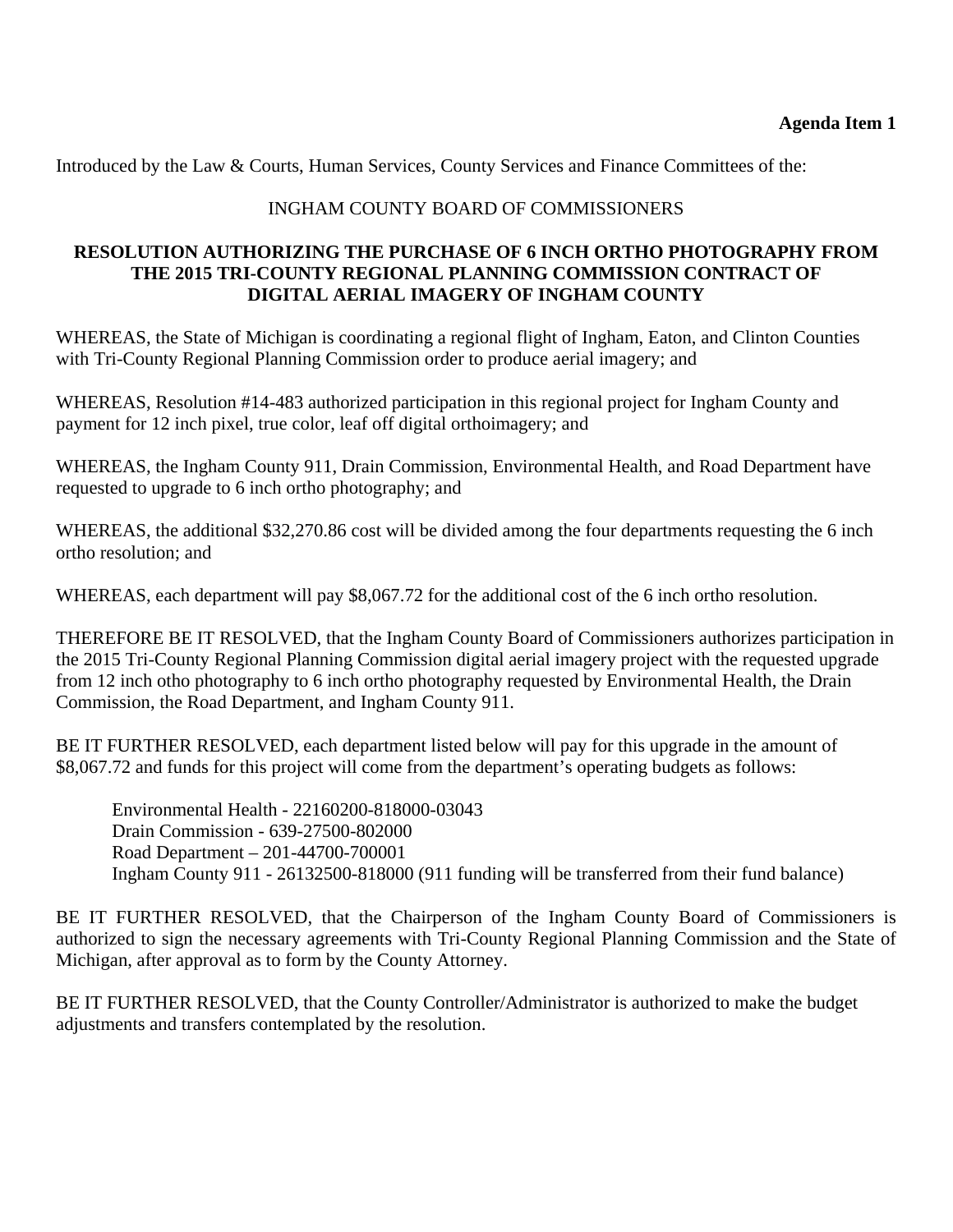# M E M O R A N D U M

<span id="page-9-0"></span>

| TO:   | <b>Human Services Committee</b>                                       |
|-------|-----------------------------------------------------------------------|
| FROM: | Linda S. Vail, MPA, Health Officer<br>Jared Cypher, Deputy Controller |
| DATE: | March 4, 2015                                                         |
| RE:   | Discussion of the Human Services Building Renovation                  |

The Health Department will discuss the renovation of the Human Services Building and the alternatives for proceeding. The Human Services Building renovation project budget was approved by the Board of Commissioners in resolution 14-221 for a total cost not to exceed \$750,000. It was also assumed at that time that the Health Department would likely receive a \$250,000 Patient Centered Medical Home (PCMH) grant from HRSA for the renovation. The County anticipated funding the remaining \$500,000 from the General Fund fund balance, to be repaid by the Health Department through increased rent at the Human Services Building over a specified number of years.

The Health Department did receive the \$250,000 for the HSB renovation and Phase I of the building project has been completed with architectural firm Hobbs+ Black. The most current cost projection for the renovation is \$1,291,198. A number of meetings with Hobbs+ Black, the Controller's Office and the Health Department were held to determine potential for reducing the cost or scale of the project. At this point we do not feel it is likely that significant reduction in cost can be achieved by changing the scope of the project.

The HSB renovation is one part of a larger facility plan for the Health Department moving clinics out of multiple leased facilities into county owned facilities as well as creating clinical efficiencies by co-location of clinics for better service to residents.

The Forest Clinic will become the adult health center and the HSB will become a women's and children's health center. To facilitate this larger vision:

- The Forest Clinic (formerly McLaren) building on Cedar Street has been purchased and the project is approved and in Phase 2.
- Termination of leases is impending for off-site clinics (Well Child and Healthy Smiles) that were to be relocated to the HSB. These leases cannot be extended.
- Termination of lease at Cedar Pointe where CHC administration is located is anticipated. Owner is not likely to negotiate a lease extension as he is currently more interested in selling the building. There are numerous infrastructure issues with the building, and the County is not interested in buying.

The attached table outlines the four existing options for proceeding: bonding, using cost settlement funds, allocating millage dollars, and delaying renovations.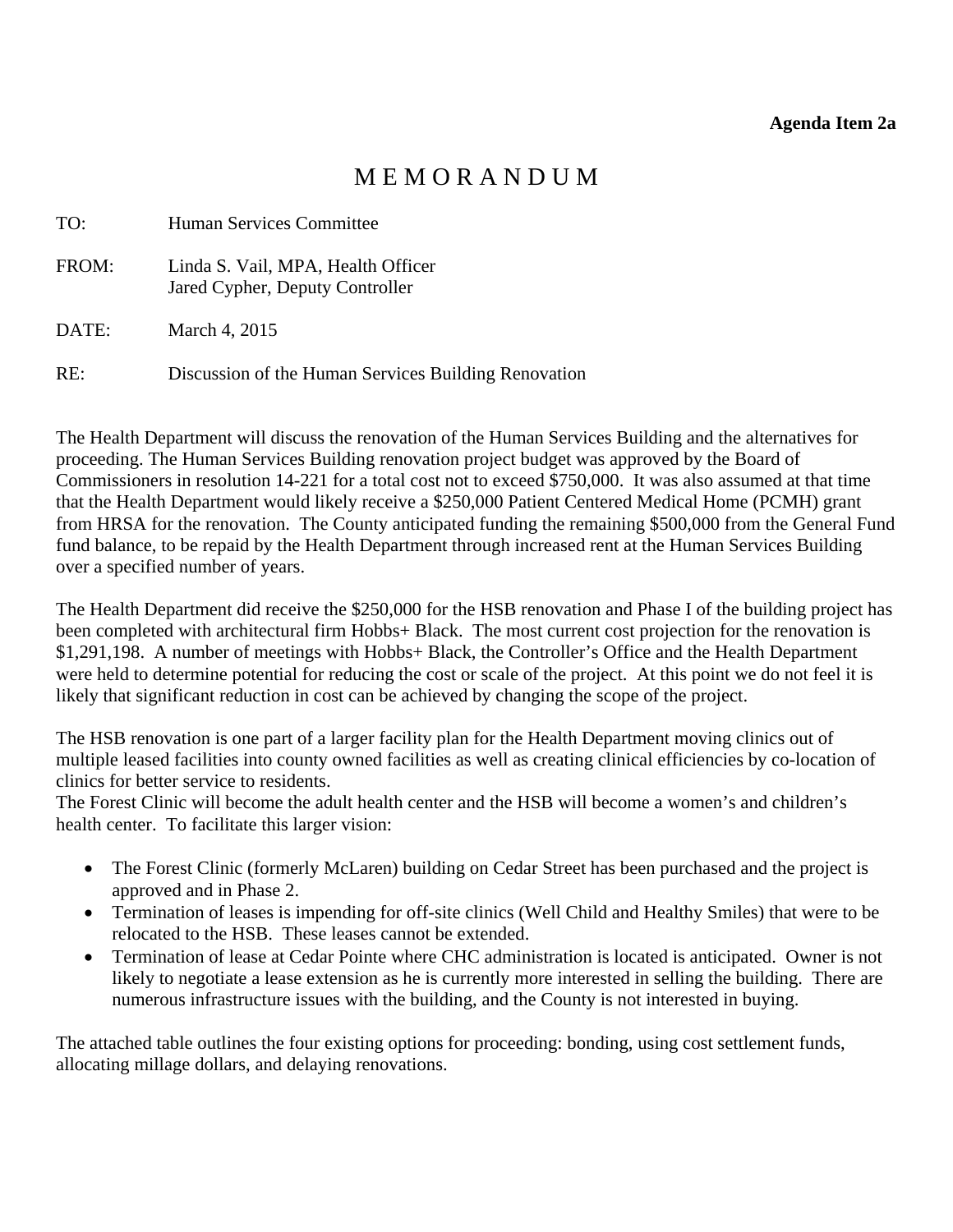|               | <b>Option 1</b>                   | <b>Option 2</b>                         | <b>Option 3</b>                    |
|---------------|-----------------------------------|-----------------------------------------|------------------------------------|
|               | <b>Borrowing</b>                  | <b>Use Fund Balance</b>                 | Allocate Millage \$                |
| Source of     | <b>Financial Institution</b>      | Reserves in the Health Center (511)     | <b>Health Services Millage</b>     |
| Funding       |                                   | enterprise fund                         |                                    |
| Mechanism     | <b>Ingham County would borrow</b> | The Health Center enterprise fund has   | Approximately 15% of ICHD          |
|               | the funds for the renovations     | reserves available, however the exact   | patients are millage eligible.     |
|               | from a financial institution and  | amount available for the project is     | 15% of both the Forest Clinic      |
|               | pay back over time.               | unknown at this time because the        | and the HSB renovation are         |
|               |                                   | public-entity cost settlement with the  | allowable costs for allocating the |
|               |                                   | state of MI for FY 2013 has yet to be   | county's health services millage   |
|               |                                   | resolved, and only an estimate is       |                                    |
|               |                                   | included in current fund balance        |                                    |
|               |                                   | calculations. The cost settlement will  |                                    |
|               |                                   | likely come in over budget (probably    |                                    |
|               |                                   | not the entire $4+$ million that is     |                                    |
|               |                                   | currently being reviewed by the state). |                                    |
| Length of     | None                              | At least a month                        | 2-4 weeks                          |
| project delay |                                   |                                         |                                    |
| Amount        | Exact balance of project          | Unknown until cost settlement is        | Forest Clinic $= $1.8$ million     |
| Available     |                                   | finalized.                              | $HSB = $1.29$ million.             |
|               |                                   |                                         | Total = $$3.09$ million.           |
|               |                                   |                                         | 16.8% of total                     |
|               |                                   |                                         |                                    |
|               |                                   |                                         | Approx. \$519,000                  |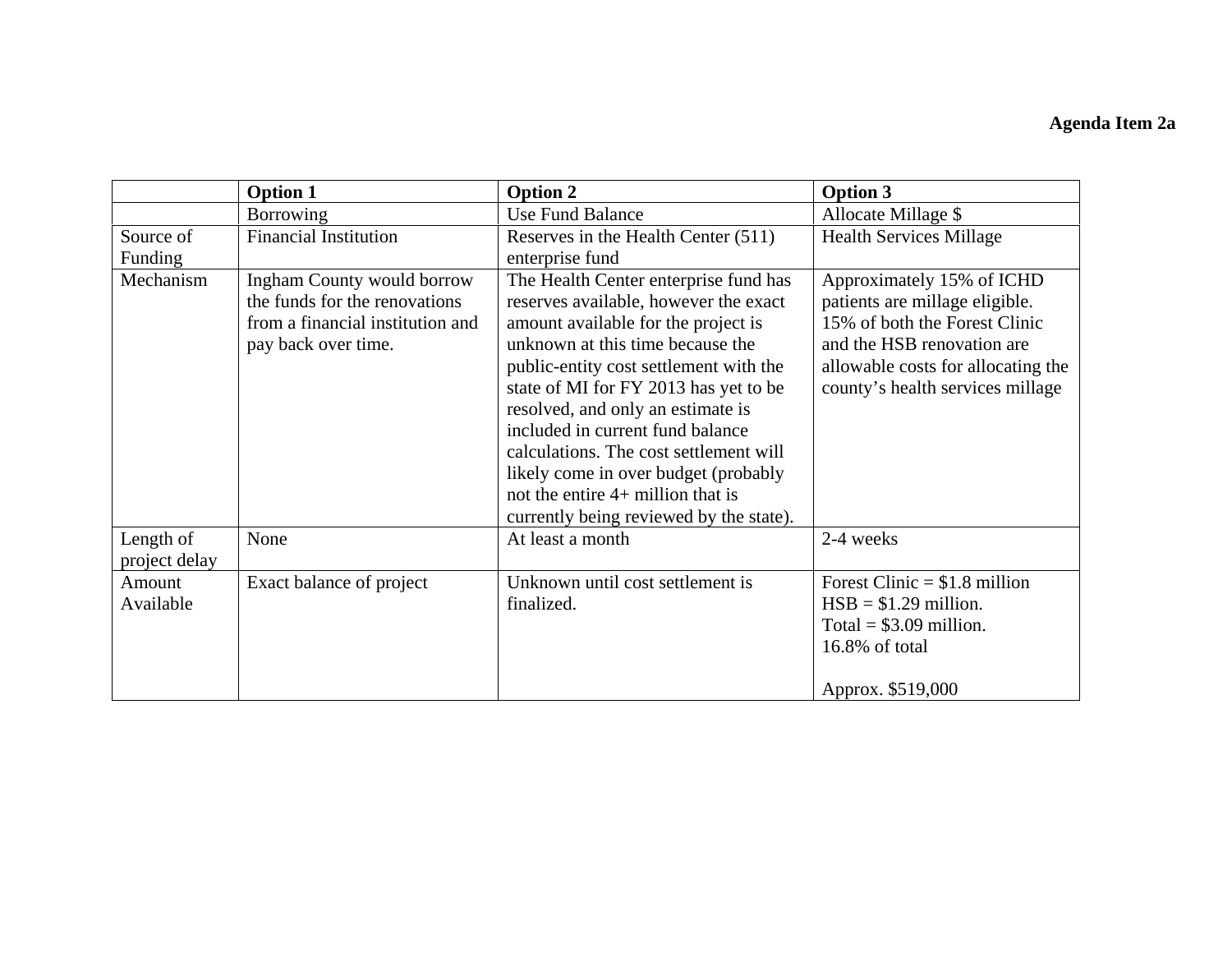## **Agenda Item 2b**

# **M E M O R A N D U M**

<span id="page-11-0"></span>**TO:** Human Services, County Services, and Finance Committees

**FROM:** Linda S. Vail, MPA, Health Officer

**DATE:** March 4, 2015

**RE:** Discussion of a Reorganization of the Health Department's Environmental Health Division Staff and Administrative Structure

The Health Department will discuss a proposal to realign and restructure services within the Environmental Health Division (EH). EH has experienced significant changes in the last year including the hiring of a new EH Director, the resignation of the Deputy EH Director, and the retirement of a Program Lead/Supervisor. The two vacated positions present an opportunity to restructure the division to suit the programs and services offered.

Several reclassifications are proposed and job descriptions have been updated to reflect current job duties accurately and satisfy contractual requirements relative to work assignments. Two current EH positions will be transferred to other organizational units within the Health Department because their current work is less reflective of the scope of EH services and better aligns with other teams within the department. The Tobacco Reduction Program Specialist will move to the Health Promotion and Prevention Division. The Sanitarian I position that is converting to a Health Analyst position will transfer to the Community Health Assessment group.

This proposal reduces administrative overhead and increases front line staff capacity while maintaining an effective leadership team capable of providing the support necessary for all programs and employees. The reorganization is formed with the following goals:

- 1) To increase front line staff capacity and to allow for greater productivity.
- 2) To strengthen and enhance the existing leadership and administrative structure while sustaining the quality of the work performed by program leads and front line staff.
- 3) To align EH to deliver services efficiently and effectively to Ingham County residents.

| <b>Current</b>                                       | <b>Proposed</b>                                      |
|------------------------------------------------------|------------------------------------------------------|
| Vacant Deputy EH Director                            | Eliminated                                           |
| Vacant Sanitarian III (San III)                      | I Sanitarian I (San I)                               |
| .5 FTE Health Programs Assistant (HPA) UAW D         | 1.0 FTE Community Health Rep. II (CHR II) UAW C      |
| .75 Environmental Health Specialist (EHS) ICEA PRO 4 | 1.0 FTE Sanitarian I (San I) ICEA PRO 6              |
| 3 Environmental Health Specialists (EHS) ICEA PRO 4  | 3 Sanitarian I (San I) ICEA PRO 6                    |
| 3 Sanitarian I (San I) ICEA PRO 6                    | 3 Sanitarian II (San II) ICEA PRO 8                  |
| 1 Sanitarian I (San I) ICEA PRO 6                    | Health Analyst ICEA PRO 7                            |
| 1 Tobacco Reduction Program Specialist               | Updated job description, no change in union or grade |

The following reclassifications are being proposed: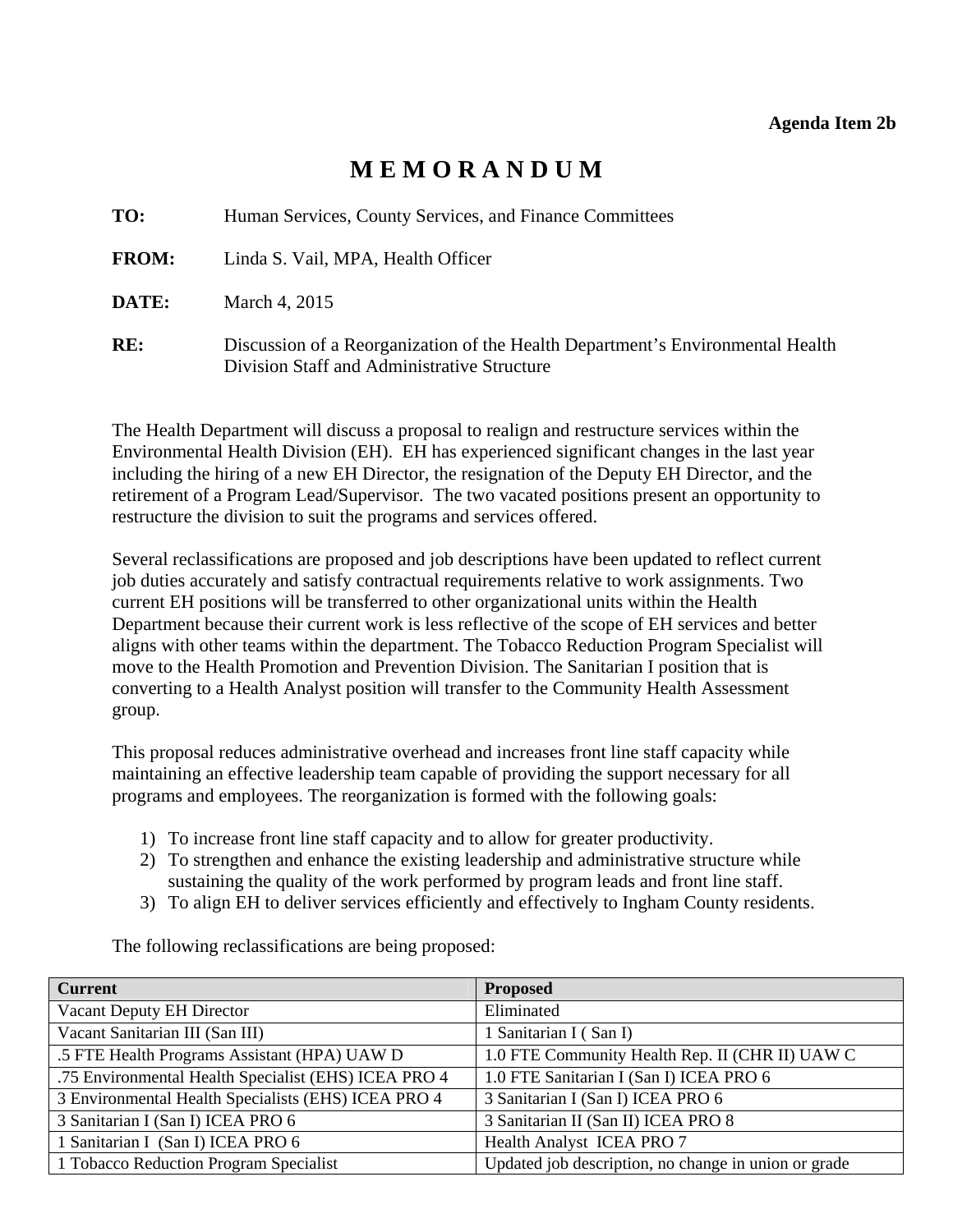| <b>Current</b>                              | <b>Proposed</b>                                             |
|---------------------------------------------|-------------------------------------------------------------|
| Sanitarian III, Planned Programs Supervisor | Food and Facilities Supervisor, no change in union or grade |
| Sanitarian III, Demand Programs Supervisor  | Land and Water Program Supervisor, no change in union or    |
|                                             | grade                                                       |
| Sanitarian III, Toxicologist                | Prevention and Response Program Supervisor, no change       |
|                                             | in union or grade                                           |

This proposal has been discussed with all affected unions and the County's Human Resources Department. Attached are the costs associated with implementation of this proposal.

## **Budget Changes**

| <b>Current Position (Salary + Fringes)</b> | <b>Proposed</b>                 | <b>Budget Impact</b> |
|--------------------------------------------|---------------------------------|----------------------|
| Vacant Deputy EH Director                  | Eliminated                      | $-$119,509$          |
| MCF 11 (\$119,509)                         |                                 |                      |
| Vacant San III                             | San I                           | $-$ \$38,115         |
| <b>ICEA Grade 9</b>                        | <b>ICEA</b> Grade 6             |                      |
| Employee #6676 .5 FTE – HPA,               | <b>1.0 FTE - CHR II</b>         | $+ $21,731$          |
| UAW Grade C, Step 2 (\$29,982)             | UAW Grade D, Step 2 (\$51,713)  |                      |
| Employee #4834 EHS, Step 2                 | San I                           | $+$ \$3,968          |
| ICEA Grade 4 (\$61,179)                    | ICEA Grade 6, Step 1 (\$65,147) |                      |
| Employee #6371 .75 FTE – EHS, Step 4       | $1.0$ FTE $-$ San I             | $+\$15,952$          |
| ICEA Grade 4 (\$51,777)                    | ICEA Grade 6, Step 2 (\$67,729) |                      |
| Employee #6922 EHS, Step 3                 | San I                           | $+ $2,225$           |
| ICEA Grade 4 (\$73,375)                    | ICEA Grade 6, Step 1 (\$75,600) |                      |
| Employee #1949 EHS, Step 5                 | San I                           | $+$ \$5,057          |
| ICEA Grade 4 (\$66,349)                    | ICEA Grade 6, Step 3 (\$71,406) |                      |
| Employee #6599 San I, Step 3               | San II                          | $+$ \$5,557          |
| ICEA Grade 6 (\$68,201)                    | ICEA Grade 8, Step 1 (\$73,759) |                      |
| Employee #2971 San I, Step 5               | San II                          | $+$ \$6,187          |
| ICEA Grade 6 (\$80,466)                    | ICEA Grade 8, Step 3 (\$86,653) |                      |
| Employee #1977 San I, Step 5               | San II                          | $+$ \$5,681          |
| ICEA Grade 6 (\$87,569)                    | ICEA Grade 8, Step 3 (\$93,250) |                      |
| Employee #6904 San I, Step 3               | <b>Health Analyst</b>           | $+6,074$             |
| ICEA Grade 6 (\$83,311)                    | ICEA Grade 7, Step 3 (\$89,385) |                      |
|                                            |                                 | Total -\$85,192      |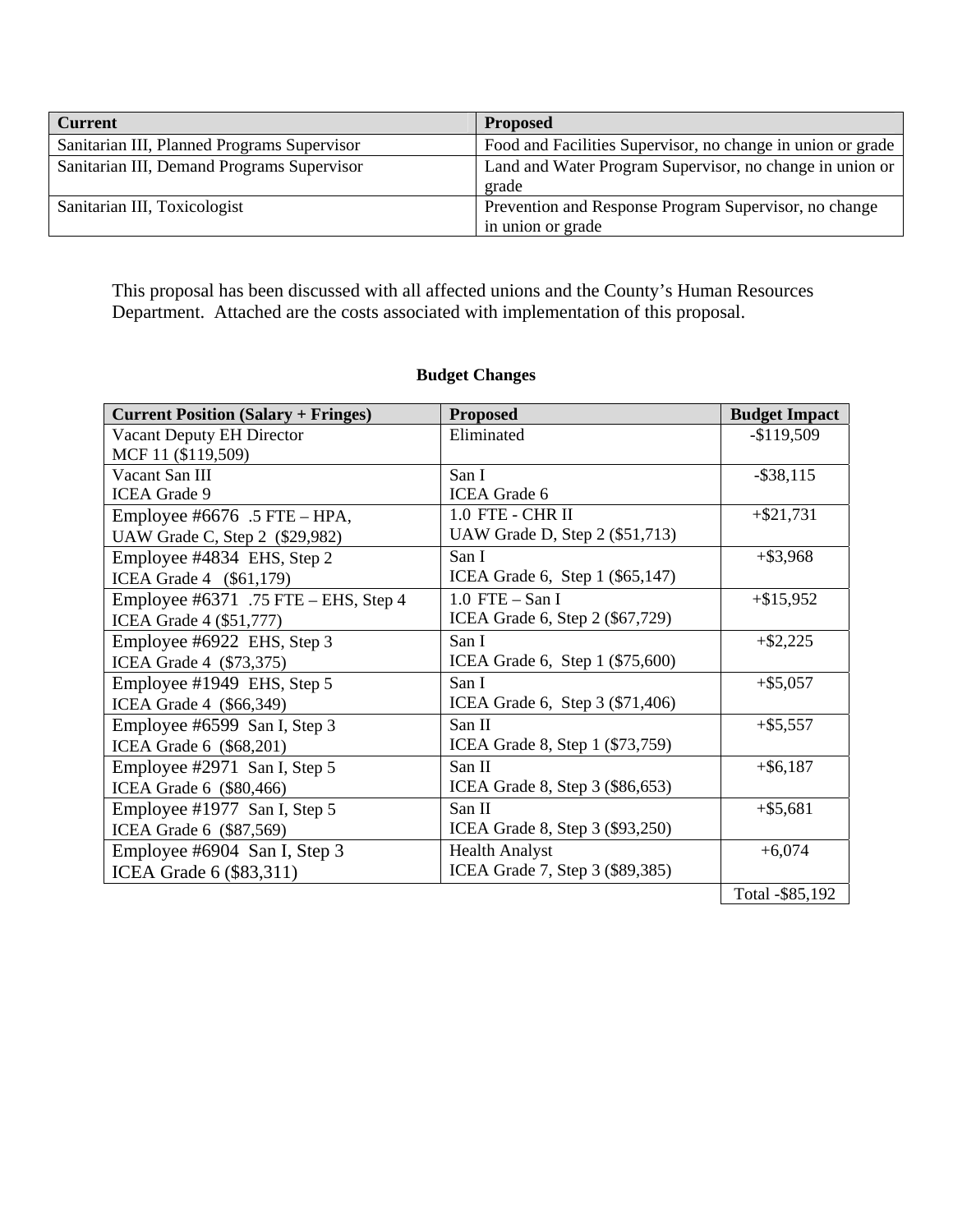## **Agenda Item 2b**

| TO:   | Linda Vail, Health Officer                                               |
|-------|--------------------------------------------------------------------------|
| FROM: | Beth Bliesener, Employment Specialist                                    |
| DATE: | $3 - 2 - 15$                                                             |
| RE:   | Memo of Analysis for reorganization of the Environmental Health Division |

The Health Department is reorganizing the Environmental Health Division to enhance their ability to serve residents of Ingham County.

- 1. Position number 601326 is currently a <sup>3</sup>/4 time position. The Health Department will change the status to full-time.
- 2. Position numbers 601326, 601338, 601334, and 601342 are all currently Environmental Health Specialists (ICEA County Pro 04). The Health Department will convert all 3 positions to Sanitarian I's (ICEA County Pro 06). By converting all 3 positions it brings the ICHD Environmental Health Division in line with the nationally recognized standards for sanitarians.
- 3. Position numbers 601327, 601328 and 601331 are currently Sanitarian I's (ICEA County Pro 06). All 3 employees have the required experience and credentials to be elevated to Sanitarian II's per the ICEA contract Article 11, Section 5. The Health Department will convert all 3 positions to Sanitarian II's (ICEA County Pro 08).
- 4. Position number 601323 is currently a vacant Sanitarian III. The Health Department will convert the vacant position to a Sanitarian I to accommodate the increase demand for services.
- 5. Position number 601030, Tobacco Reduction Program Specialist, the Health Department has updated the job description. The position remains the same salary. I have attached the updated job description for your records.
- 6. Position number 601324, Sanitarian III, Demand Program Supervisor; the job description has been updated to accurately reflect the essential functions. The job has been reclassified to Land and Water Program Supervisor. The salary remains an ICEA County Pro 09. I have attached an updated job description for your records.
- 7. Position number 601333, Sanitarian III, Planned Program Supervisor; the job description has been updated to accurately reflect the essential functions. The job has been reclassified to Food and Facilities Supervisor. The salary remains an ICEA County Pro 09. I have attached an updated job description for your records.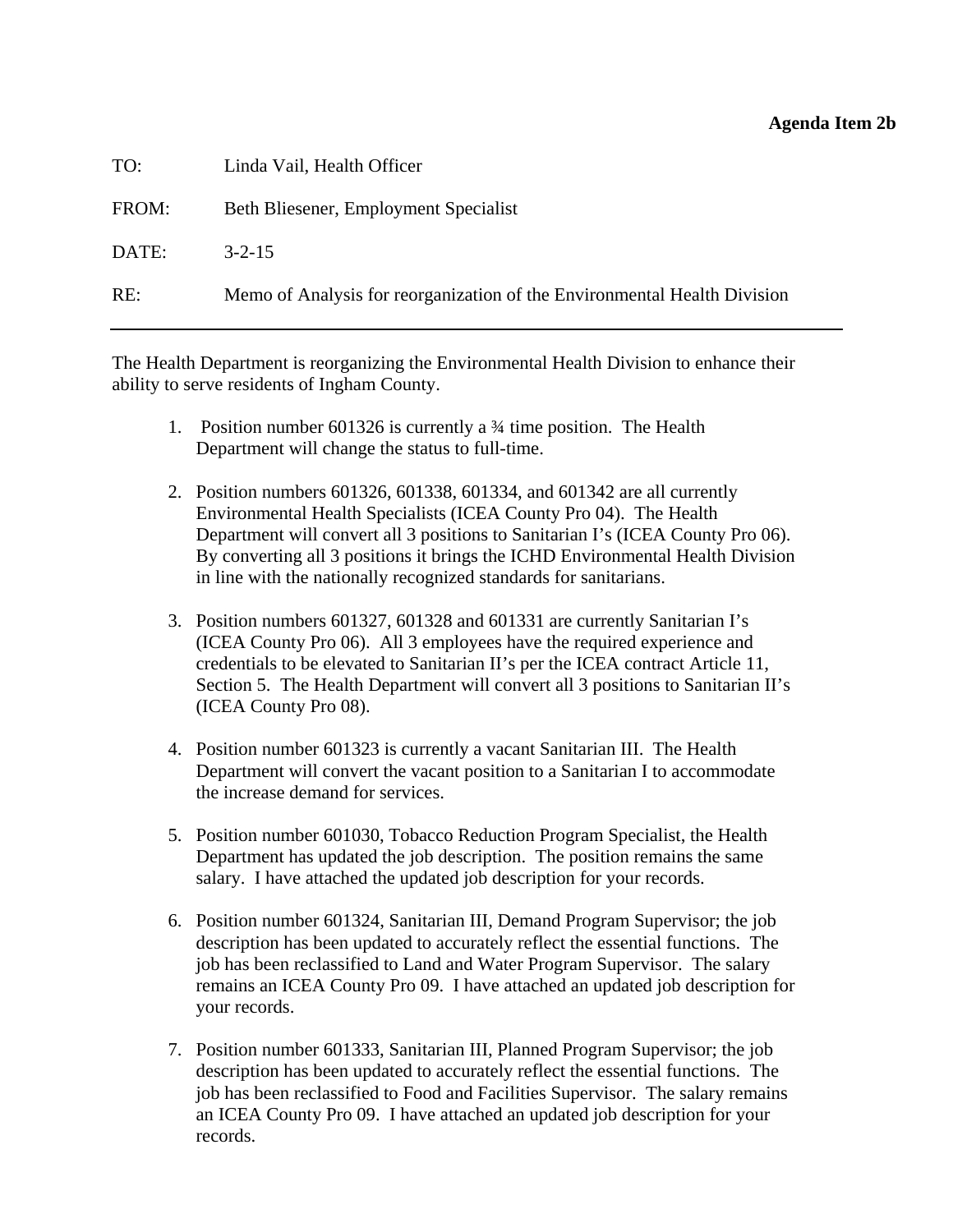- 8. Position number 601322 Sanitarian III, Toxicologist; the job description has been updated to accurately reflect the essential functions. The job has been reclassified to Prevention and Response Program Supervisor. The salary remains an ICEA County Pro 09. I have attached an updated job description for your records.
- 9. Position number 601339, Sanitarian I, (ICEA County Pro 06) the Health Department will convert this position to a Health Analyst (ICEA County Pro 07). I have attached the job description for your records.
- 10. Currently position number 601337 is a Part-time Health Programs Assistant (UAW C); the Health Department will increase the position to full- time status and convert the position to a CHR II (UAW D). The employee is an agreement with the changes. The Health Department will increase the status and convert the position to better meet operational needs.
- 11. The Deputy EH Director was recently vacated. Position number 601437, Deputy EH Director will be eliminated.

I have sent the ICEA PRO chair notice regarding the updated job description and changes and they support the reorganization. I have attached their response.

I have sent the UAW chair notice regarding the position conversion and status change and they support the reorganization. I have attached their response

Please use this memo as acknowledgement of Human Resources' participation. You are now ready to complete the final step in the process: contact Budgeting, write a memo of explanation and prepare a resolution for Board approval.

If I can be of further assistance, please email or call me (887-4375).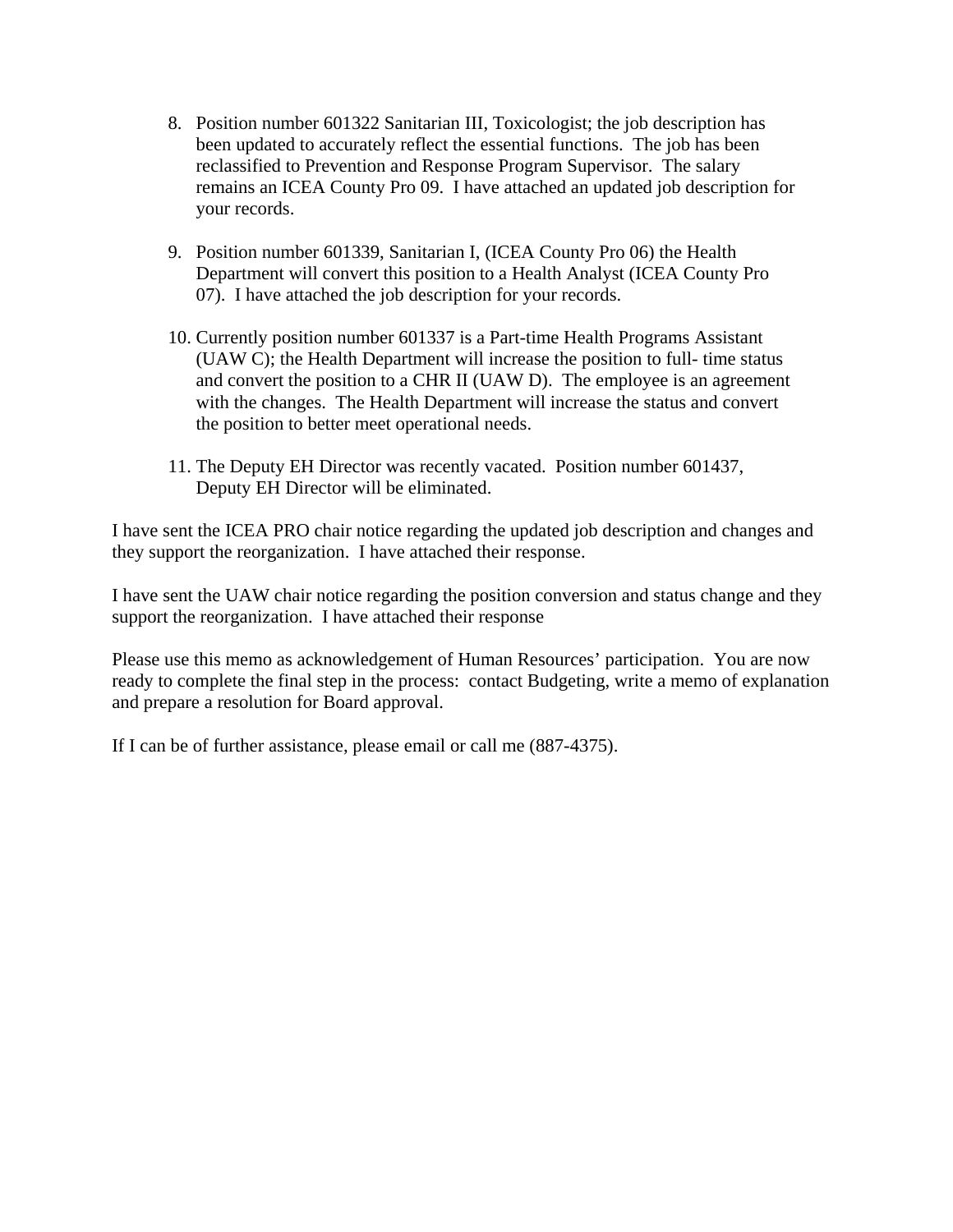## **ICEA Response:**

### $3 - 2 - 15$

Thank you. Mr McNeill was very thoughtful when he began contemplating this EH Reorg. He brought me to the table and he's answered a few lingering questions I have had. I don't have questions or concerns at this time. Thank you, Beth, for your follow up.

Sincerely - Dana Watson, ICEA-Prof President

**From:** Bliesener, Elisabeth **Sent:** Thursday, February 19, 2015 11:23 AM **To:** Watson, Dana **Cc:** Clous, Joan **Subject:** Notice of Reorganizing the Environmental Health Division

Dana, please review the notification to the ICEA regarding reorganizing the Environmental Health Division and updated job descriptions. There is a lot of information here, if you would like to meet to discuss everything please let me know and we can set up a meeting. If you have any concerns please let me know by Friday February 27, 2015. Thanks, Beth

<Notification to ICEA Union 2-18-15.doc> <Health Analyst JD.doc> <Tobacco Reduction Program Specialist JD 2-18-15.doc> <Food and Facilities Program Supervisor JD 2-19-15.doc> <Land and Water Program Supervisor JD 2-19-15.doc> <Prevention and Response Program Supervisor JD 2-19-15.doc>

## **UAW Response:**

You have the UAW's agreement. Thanks, Beth.

 *Claude Bristol* 

*Sally Auer Chairperson UAW Ingham County Unit (517) 483-6209 (517) 574-6548*

**From:** Bliesener, Elisabeth **Sent:** Thursday, February 19, 2015 11:28 AM **To:** Auer, Sally **Cc:** Clous, Joan **Subject:** Notification of Position Status change position conversion

Sally, please review the attachment. The Health Department is reorganizing the Environmental Health Division. The Health Department would like to increase the status of position number 601337 a part-time Health Program Assistant UAW C to full-time and convert the position to a CHR II UAW D. Let me know if you have any concerns by Friday February 27, 2015.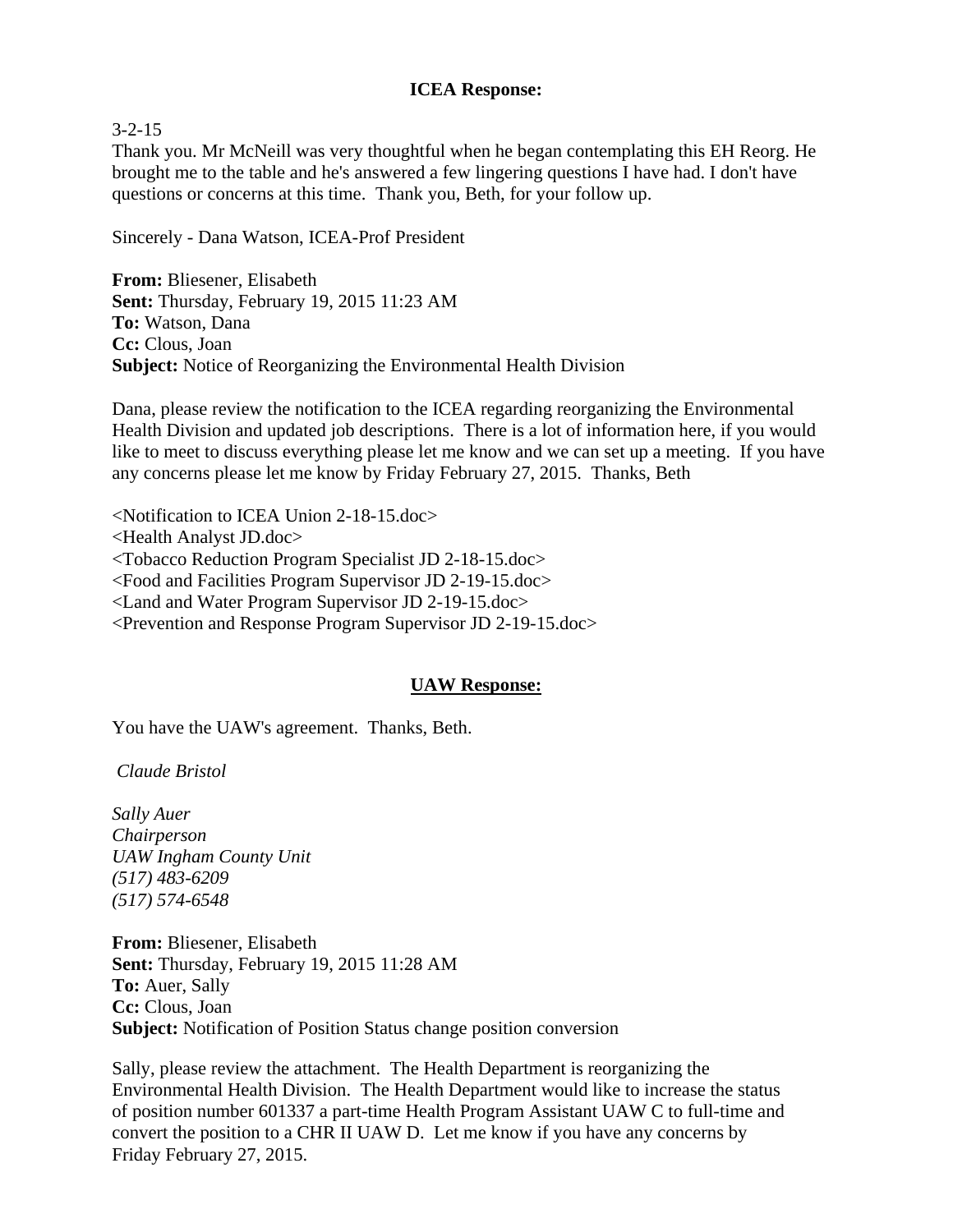### **Agenda Item 2d**

# **MEMORANDUM**

<span id="page-16-0"></span>

| TO:   | Human Services Committee<br><b>Finance Committee</b>                 |
|-------|----------------------------------------------------------------------|
| FROM: | Linda S. Vail, Health Officer                                        |
| DATE: | March $3rd$ , 2015                                                   |
| RE:   | Resolution to Authorize a Contract Agreement with Ciesa Design, Inc. |

The Ingham County Health Department seeks a new logo and graphic identity package that will advance its mission. The current logo is 20 years old and is neither reflective of, nor inclusive of, today's Ingham County residents. The logo depicts an early  $20<sup>th</sup>$  century, nuclear family and fails to represent Ingham County's modern, innovative, and diverse Health Department.

The logo should embody the health department's core values. A new, on-mission logo will strengthen communication and recognition among county residents, while complementing the county's broader graphic identity and mission. The new logo and corresponding templates (letterhead, business card, flyer and brochure) will forward the Ingham County Health Department's trajectory and help secure its position as a  $21<sup>st</sup>$  century health department. Furthermore, the timing of this project is ideal as it will allow the Health Department's new logo to be incorporated into the new county website.

Quotes to develop a logo and graphic identity package were gathered in January. Quotes from five graphic design companies were reviewed before Ciesa Design, Inc. was ultimately selected to execute the development of a new logo and graphic identity. Ciesa Design, Inc. is an awardwinning agency with over 30 years of experience. Its clients include the Capital Area District Libraries and Dean Transportation.

I recommend that the Board of Commissioners adopt the attached resolution and authorize the contract agreement with Ciesa Design, Inc.

cc: Eric Thelen w/attachment Joel Murr w/attachment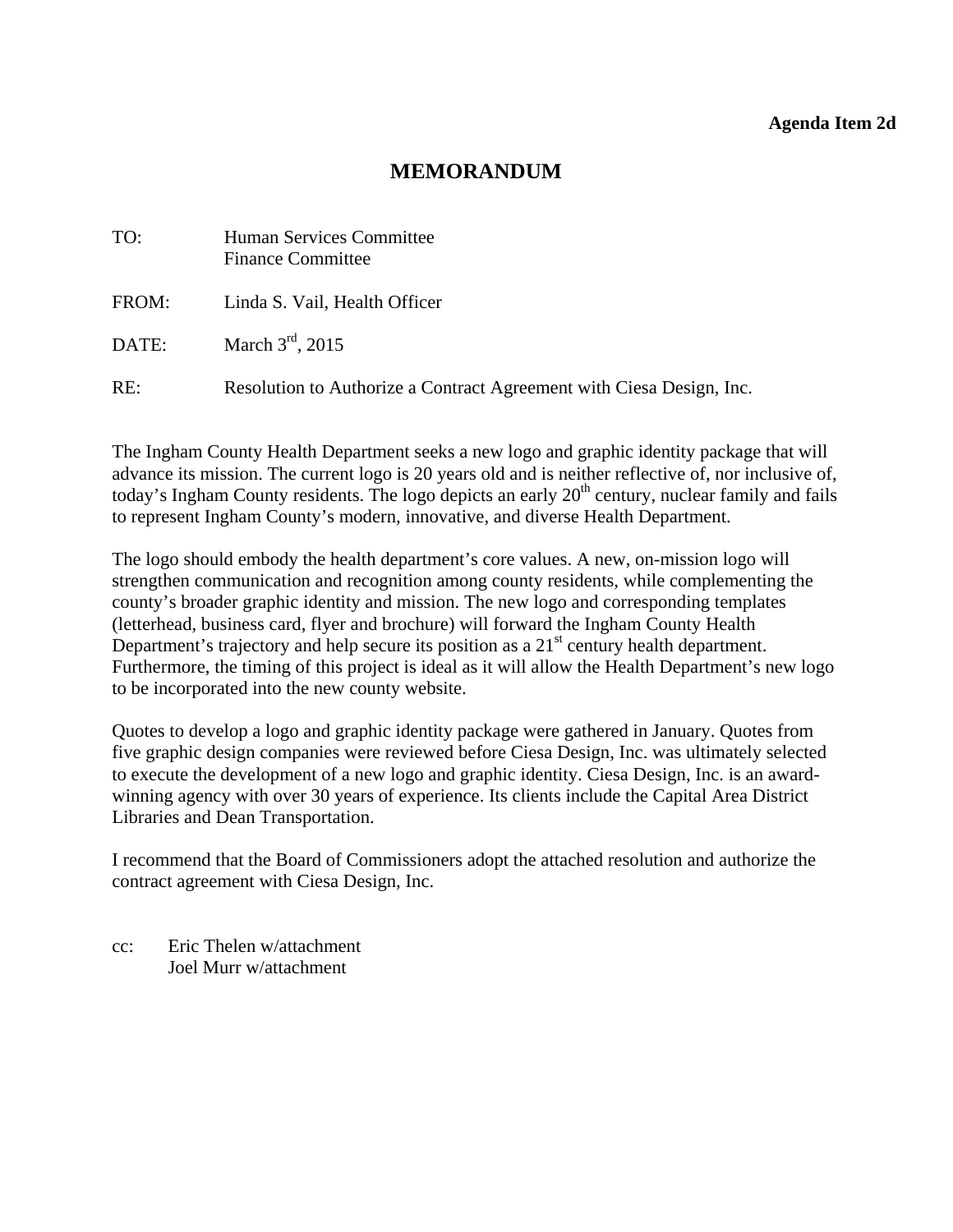Introduced by the Human Services and Finance Committees of the:

## INGHAM COUNTY BOARD OF COMMISSIONERS

#### **RESOLUTION TO ENTER INTO A CONTRACT AGREEMENT WITH CIESA DESIGN, INC.**

WHEREAS, the Health Department's current logo is 20 years old and features historical figures that are neither reflective of, nor inclusive of, current county residents; and

WHEREAS, the historical nature of the logo fails to suggest a modern health department; and

WHEREAS, the current logo does not embody the Health Department's core values; and

WHEREAS, the redesign of the County's website and migration of the Health Department's site to the new format presents an opportunity to rebrand the Health Department; and

WHEREAS, funds are available in the Health Department's budget to support these activities.

THEREFORE BE IT RESOLVED, that the Ingham County Board of Commissioners authorizes a contract agreement with Ciesa Design, Inc. for up to \$7,000 for the development of a new logo and integrated graphic identity for the period of March 25, 2015 through July 31, 2015; and

BE IT FURTHER RESOLVED, The Controller/Administrator is authorized to transfer up to \$7,000 from the Community Contracting Budget (221-60025-992111-01060) to Health Department Administration Contractual Services (221-60010-818000-01010) and a corresponding transfer of General Fund revenue from the Community Contracting Budget (221-60025-699000-01060) to the Health Department General Fund (221- 60010-699000-01010).

BE IT FURTHER RESOLVED, that the Board Chairperson is authorized to sign the contract after review by the County Attorney.